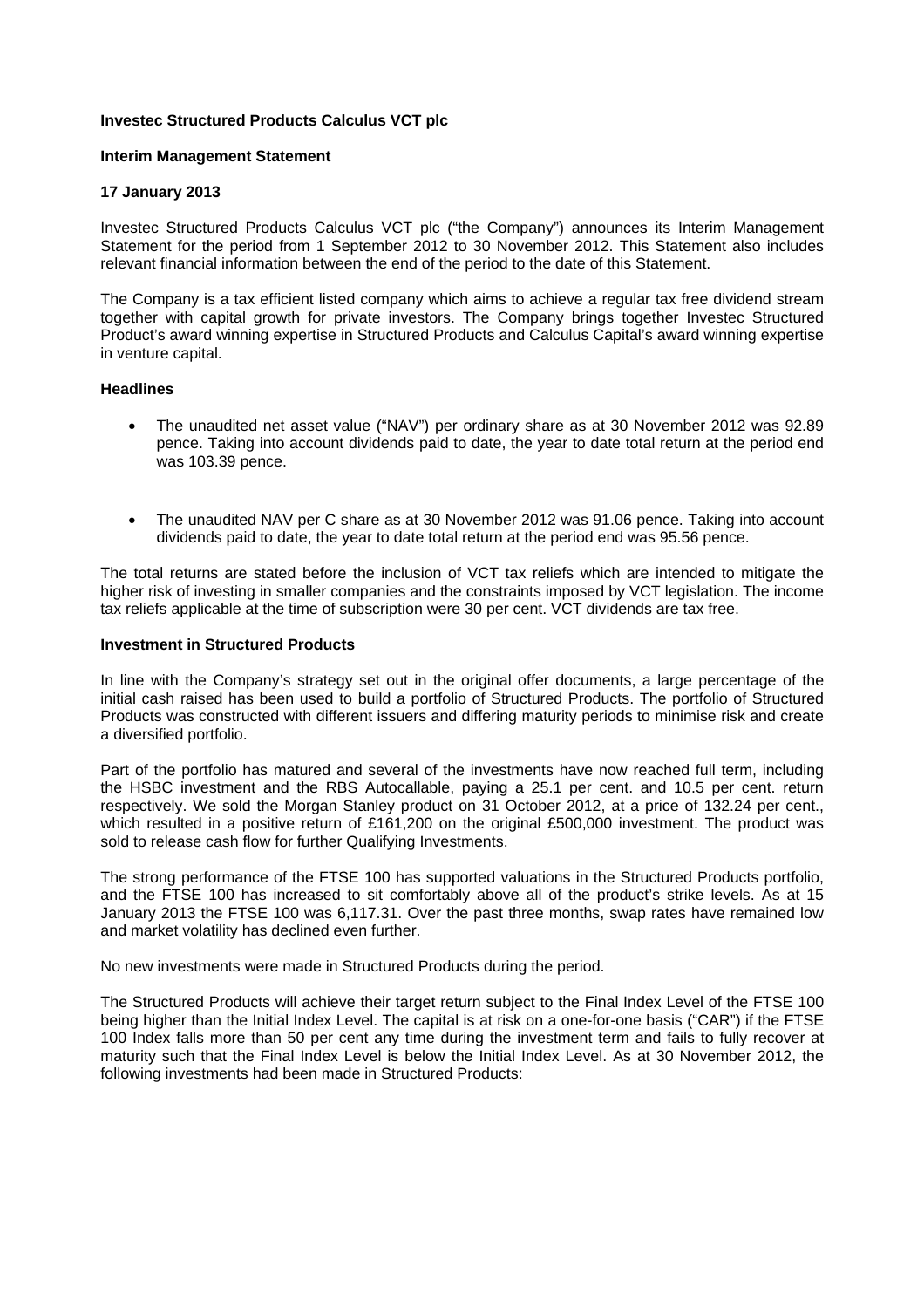# **Ordinary Share Fund:**

| <b>Issuer</b>                                               | <b>Strike</b><br>Date | <b>FTSE 100</b><br><b>Initial</b><br><b>Index</b><br>Level | <b>Notional</b><br><b>Investment</b> | <b>Purchase</b><br><b>Price</b> | <b>Valuation as</b><br>at 30<br><b>November</b><br>2012 | <b>Maturity</b><br>Date/Date<br><b>Sold</b> | <b>Return/ Capital at Risk</b><br>(CAR)                               |
|-------------------------------------------------------------|-----------------------|------------------------------------------------------------|--------------------------------------|---------------------------------|---------------------------------------------------------|---------------------------------------------|-----------------------------------------------------------------------|
| The Royal Bank<br>of Scotland plc                           | 05/05/2010            | 5,341.93                                                   | £275,000                             | £0.96                           | £1.2814                                                 | 12/05/2015                                  | 162.5% if FTSE 100<br>higher*; CAR if FTSE 100<br>falls more than 50% |
| <b>Investec Bank</b><br>plc                                 | 14/05/2010            | 5,262.85                                                   | £500,000                             | £0.98                           | £1.3273                                                 | 19/11/2015                                  | 185% if FTSE 100<br>higher*; CAR if FTSE 100<br>falls more than 50%   |
| <b>Abbey National</b><br><b>Treasury</b><br><b>Services</b> | 25/05/2010            | 4,940.68                                                   | £350,000                             | £0.99                           | £1.4597                                                 | 18/11/2015                                  | 185% if FTSE 100<br>higher*; CAR if FTSE 100<br>falls more than 50%   |
| <b>Abbey National</b><br><b>Treasury</b><br><b>Services</b> | 03/08/2011            | 5,584.51                                                   | £50,000                              | £1.00                           | £1.1372                                                 | 05/02/2014                                  | 126% if FTSE 100*<br>higher; CAR if falls more<br>than $50\%$         |

#### *Matured/sold*

| <b>HSBC Bank plc</b>                | 01/07/2010 | 4,805.75 | £500,000 | £1.00 | Returned<br>£1.2510 | 06/07/2012 | 125.1% if FTSE 100<br>higher*; CAR if FTSE 100<br>falls more than 50% |
|-------------------------------------|------------|----------|----------|-------|---------------------|------------|-----------------------------------------------------------------------|
| The Royal Bank<br>of Scotland plc   | 18/03/2011 | 5,718.13 | £50,000  | £1.00 | Returned<br>£1.1050 | 19/03/2017 | Autocallable 10.5% p.a.;<br>CAR if FTSE 100 falls<br>more than 50%    |
| Nomura Bank<br><b>International</b> | 28/05/2010 | 5,188.43 | £350,000 | £0.98 | Sold at<br>£1.2625  | 30/03/2012 | 137% if FTSE 100<br>higher*; CAR if FTSE 100<br>falls more than 50%   |
| <b>Morgan Stanley</b>               | 10/06/2010 | 5,132.50 | £500,000 | £1.00 | Sold at<br>£1.3220  | 31/10/2012 | 134% if FTSE 100<br>higher*; CAR if FTSE 100<br>falls more than 50%   |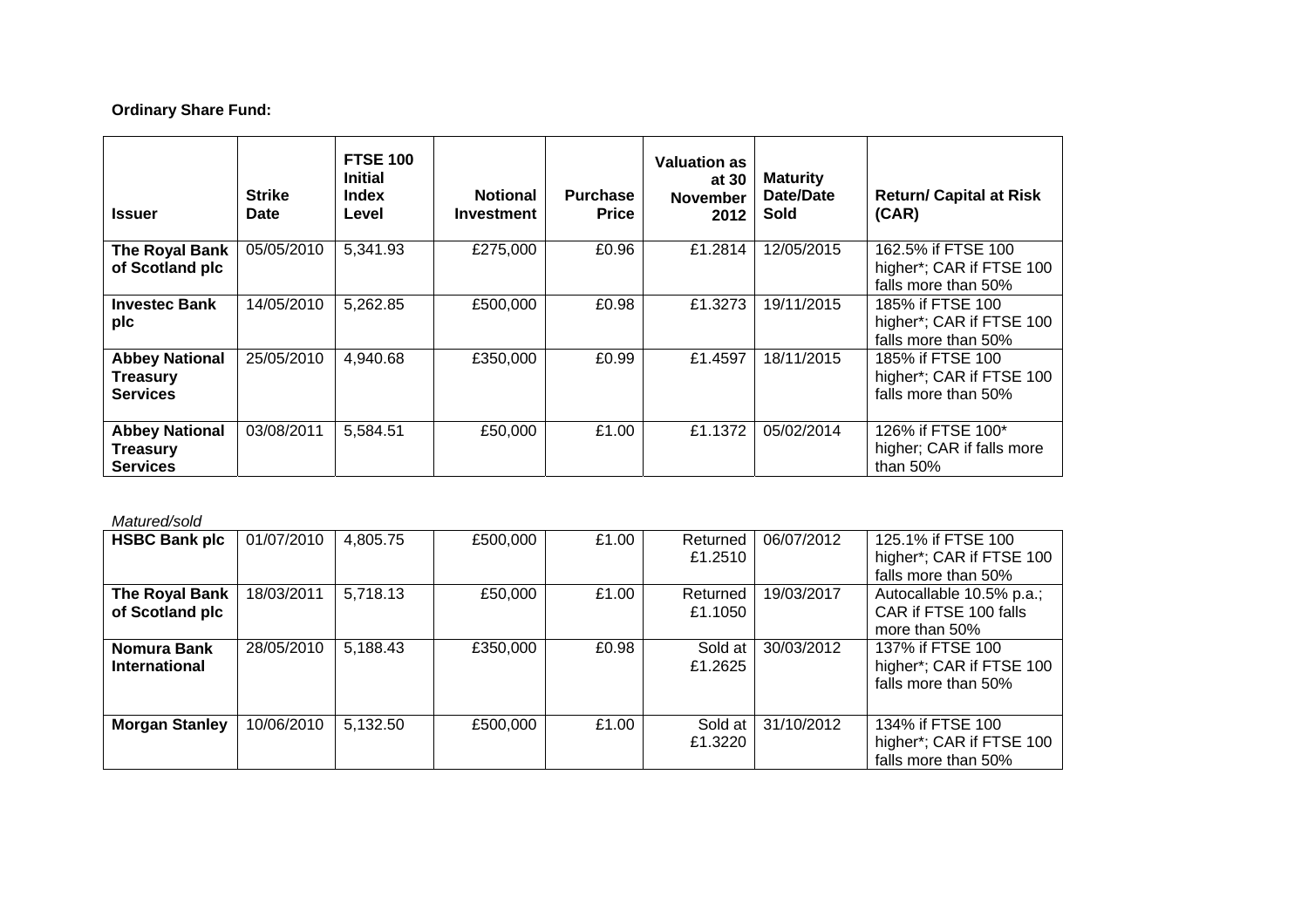# **C Share Fund:**

| <b>Issuer</b>                                               | <b>Strike Date</b> | <b>FTSE 100</b><br><b>Initial</b><br><b>Index</b><br>Level | <b>Notional</b><br><b>Investment</b> | <b>Purchase</b><br><b>Price</b> | <b>Valuation as</b><br>at 30<br><b>November</b><br>2012 | <b>Maturity</b><br><b>Date/Date</b><br>Sold | <b>Return/ Capital at Risk</b><br>(CAR)                             |
|-------------------------------------------------------------|--------------------|------------------------------------------------------------|--------------------------------------|---------------------------------|---------------------------------------------------------|---------------------------------------------|---------------------------------------------------------------------|
| <b>Investec Bank</b><br>plc                                 | 05/08/2011         | 5,246.99                                                   | £328,000                             | £1.00                           | £1.2316                                                 | 10/03/2017                                  | 182% if FTSE 100*<br>higher; CAR if FTSE 100<br>falls more than 50% |
| <b>Abbey National</b><br><b>Treasury</b><br><b>Services</b> | 03/08/2011         | 5,584.51                                                   | £200,000                             | £1.00                           | £1.1372                                                 | 05/02/2014                                  | 126% if FTSE 100*<br>higher; CAR if falls more<br>than $50\%$       |
| Nomura Bank<br><b>International</b>                         | 28/05/2010         | 5,188.43                                                   | £350.000                             | £1.2625                         | £1.3589                                                 | 20/02/2013                                  | 137% if FTSE 100<br>higher*; CAR if FTSE 100<br>falls more than 50% |

### *Matured*

| The Royal Bank  | 18/03/2011 | 5.718.13 | £200,000 | £1.00 | Returned | 19/03/2017 | Autocallable 10.5% p.a.; |
|-----------------|------------|----------|----------|-------|----------|------------|--------------------------|
| of Scotland plc |            |          |          |       | £1.105   |            | CAR if FTSE 100 falls    |
|                 |            |          |          |       |          |            | more than 50%            |

\* The Final Index Level is calculated using 'averaging', meaning that the average of the closing levels of the FTSE 100 is taken on each Business Day over the last 2-6 months of the Structured Product plan term (the length of the averaging period differs for each plan). The use of averaging to calculate the return can reduce adverse effects of a falling market or sudden market falls shortly before maturity. Equally, it can reduce the benefits of an increasing market or sudden market rises shortly before maturity.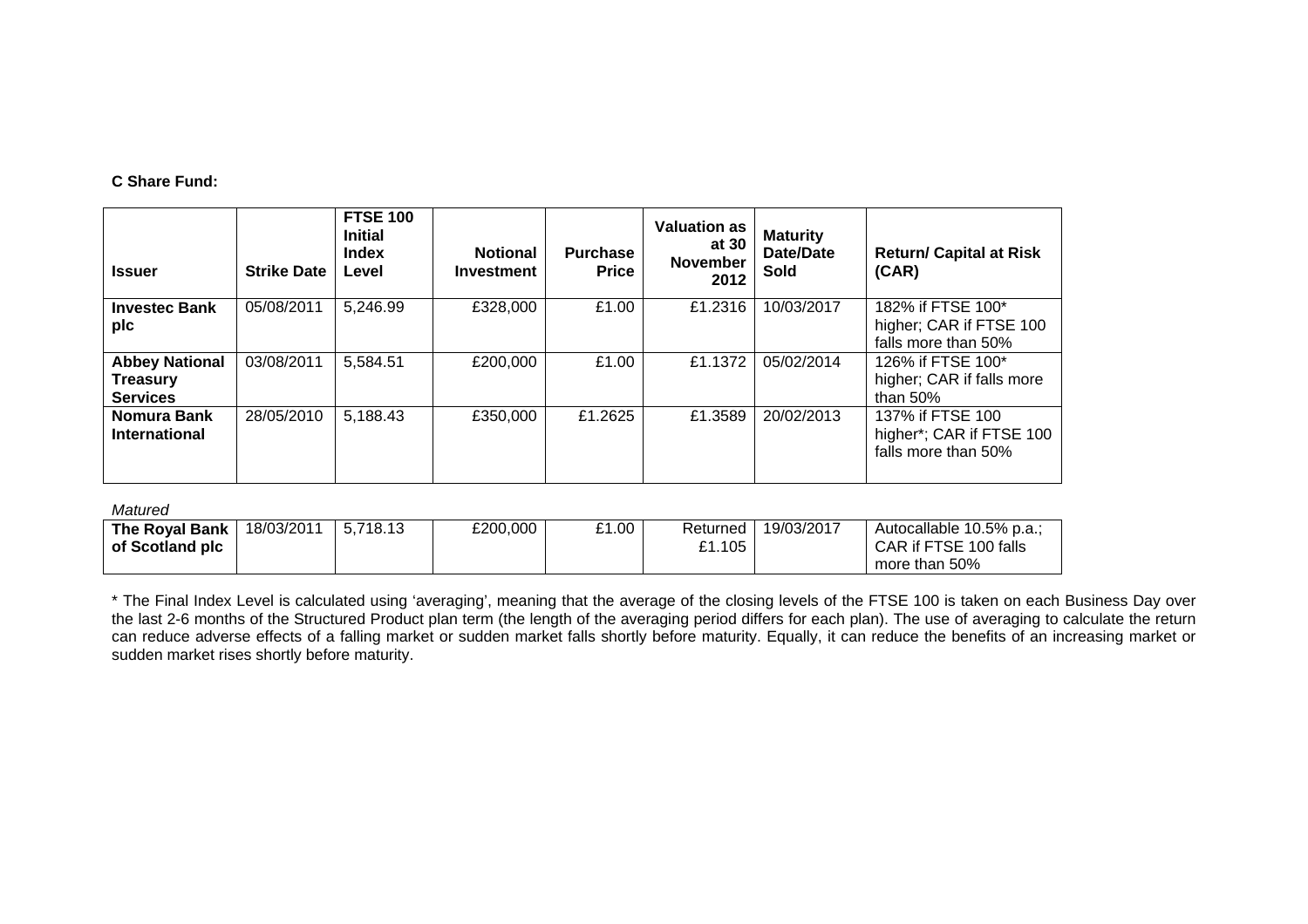The total valuation of the amount invested in Structured Products in the Ordinary Share Fund as at 30 November 2012 was £1,585,801.

The total valuation of the amount invested in Structured Products in the C Share Fund as at 30 November 2012 was £1,108,758.

# **Venture Capital Investments**

No new investments were made during the period.

The Venture Capital Investments at 30 November 2012 are shown below.

| <b>Ordinary Share Fund</b>                               | <b>Sector</b>          | Cost     | <b>Valuation</b> | % of total portfolio |
|----------------------------------------------------------|------------------------|----------|------------------|----------------------|
| <b>Terrain Energy Limited</b>                            |                        |          |                  |                      |
| Ordinary equity                                          |                        | £100,000 | £113,000         |                      |
| Loan stock                                               | Energy                 | £200,000 | £200,000         |                      |
| Total                                                    |                        | £300,000 | £313,000         | 9.57%                |
| <b>Lime Technology Limited</b>                           |                        |          |                  |                      |
| Ordinary equity                                          | Low carbon<br>building | £57,386  | £16,329          |                      |
| Loan stock                                               | material               | £250,000 | £250,000         |                      |
| Total                                                    |                        | £307,386 | £266,329         | 8.15%                |
| <b>MicroEnergy Generation</b><br><b>Services Limited</b> |                        |          |                  |                      |
| Ordinary equity                                          | Alternative            | £150,000 | £150,000         |                      |
| Loan stock                                               | energy                 | £150,000 | £150,000         |                      |
| Total                                                    |                        | £300,000 | £300,000         | 9.17%                |
| <b>Heritage House Media</b><br>Limited                   |                        |          |                  |                      |
| Ordinary equity                                          |                        | £22,065  | £0               |                      |
| Loan stock                                               | Digital media          | £76,827  | £0               |                      |
| Deferred shares                                          |                        | £26,196  | £0               |                      |
| Total                                                    |                        | £125,088 | £0               | 0.00%                |
| <b>Human Race Group Limited</b>                          |                        |          |                  |                      |
| Ordinary equity                                          |                        | £100,000 | £100,000         |                      |
| Loan stock                                               | Sports                 | £200,000 | £200,000         |                      |
| Total                                                    |                        | £300,000 | £300,000         | 9.17%                |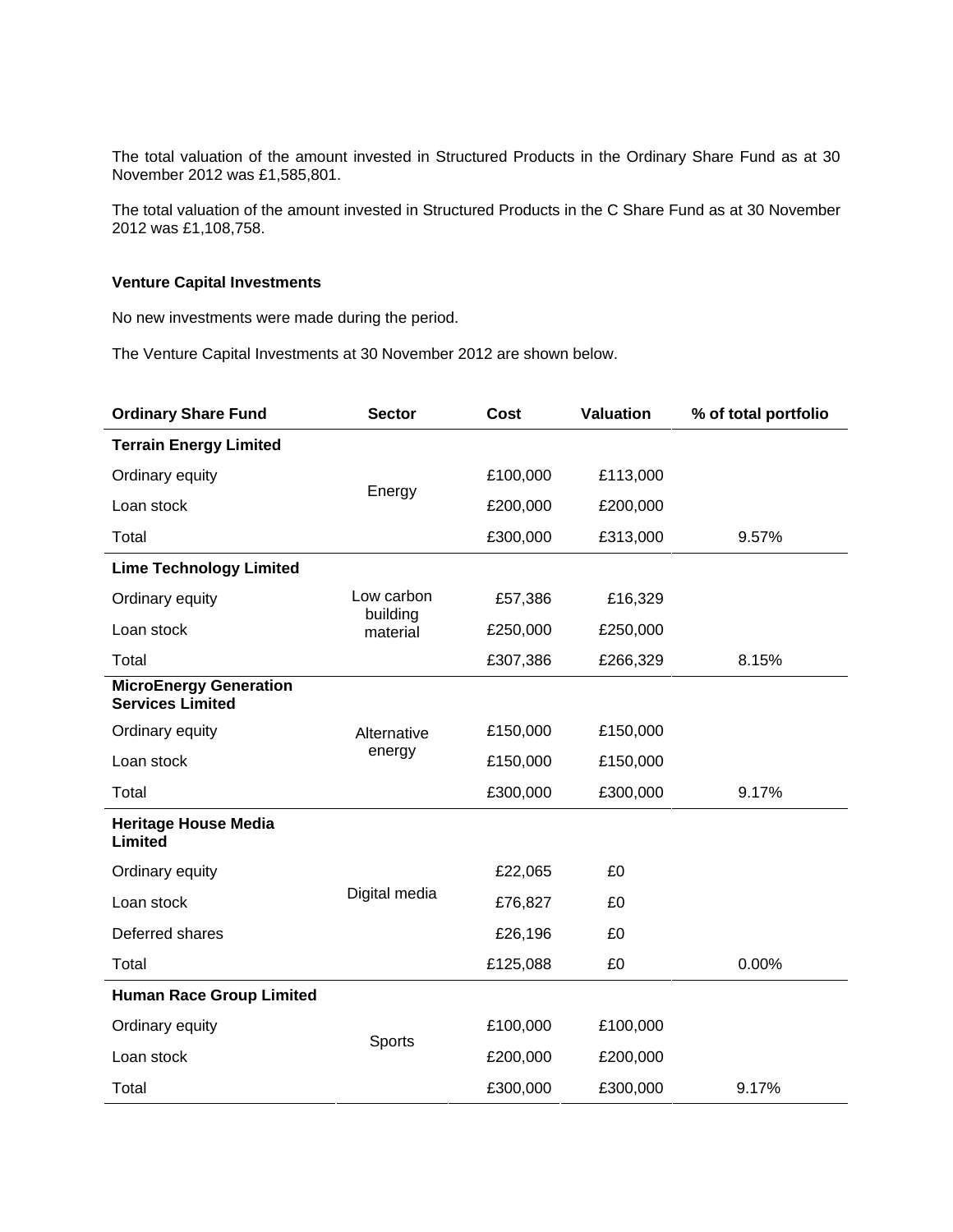| <b>Secure Electrans Limited</b>                             |                        |          |          |       |
|-------------------------------------------------------------|------------------------|----------|----------|-------|
| Ordinary equity                                             | E-commerce<br>security | £100,000 | £100,000 |       |
| Total                                                       |                        | £100,000 | £100,000 | 3.06% |
| <b>Metropolitan Safe Custody</b><br><b>Services Limited</b> |                        |          |          |       |
| Ordinary equity                                             | Safe<br>depository     | £90,000  | £102,548 |       |
| Loan stock                                                  | services               | £100,000 | £100,000 |       |
| Total                                                       |                        | £190,000 | £202,548 | 6.19% |
| <b>Brigantes Energy Limited</b>                             |                        |          |          |       |
| Ordinary equity                                             | Energy                 | £125,000 | £125,000 |       |
| Total                                                       |                        | £125,000 | £125,000 | 3.82% |
| <b>Corfe Energy Limited</b>                                 |                        |          |          |       |
| Ordinary equity                                             | Energy                 | £75,000  | £75,000  |       |
| Total                                                       |                        | £75,000  | £75,000  | 2.29% |

| <b>C Share Fund</b>                    | <b>Sector</b> | Cost     | <b>Valuation</b> | % of total portfolio |
|----------------------------------------|---------------|----------|------------------|----------------------|
| <b>Terrain Energy Limited</b>          |               |          |                  |                      |
| Ordinary equity                        | Energy        | £45,000  | £47,460          |                      |
| Loan stock                             |               | £45,000  | £45,000          |                      |
| Total                                  |               | £90,000  | £92,460          | 5.78%                |
| <b>Heritage House Media</b><br>Limited |               |          |                  |                      |
| Ordinary equity                        |               | £11,033  | £0               |                      |
| Loan stock                             | Digital media | £38,413  | £0               |                      |
| Deferred shares                        |               | £13,098  | £0               |                      |
| Total                                  |               | £62,544  | £0               | 0.00%                |
| <b>Human Race Group Limited</b>        |               |          |                  |                      |
| Ordinary equity                        |               | £50,000  | £50,000          |                      |
| Loan stock                             | Sports        | £100,000 | £100,000         |                      |
| Total                                  |               | £150,000 | £150,000         | 9.38%                |
|                                        |               |          |                  |                      |